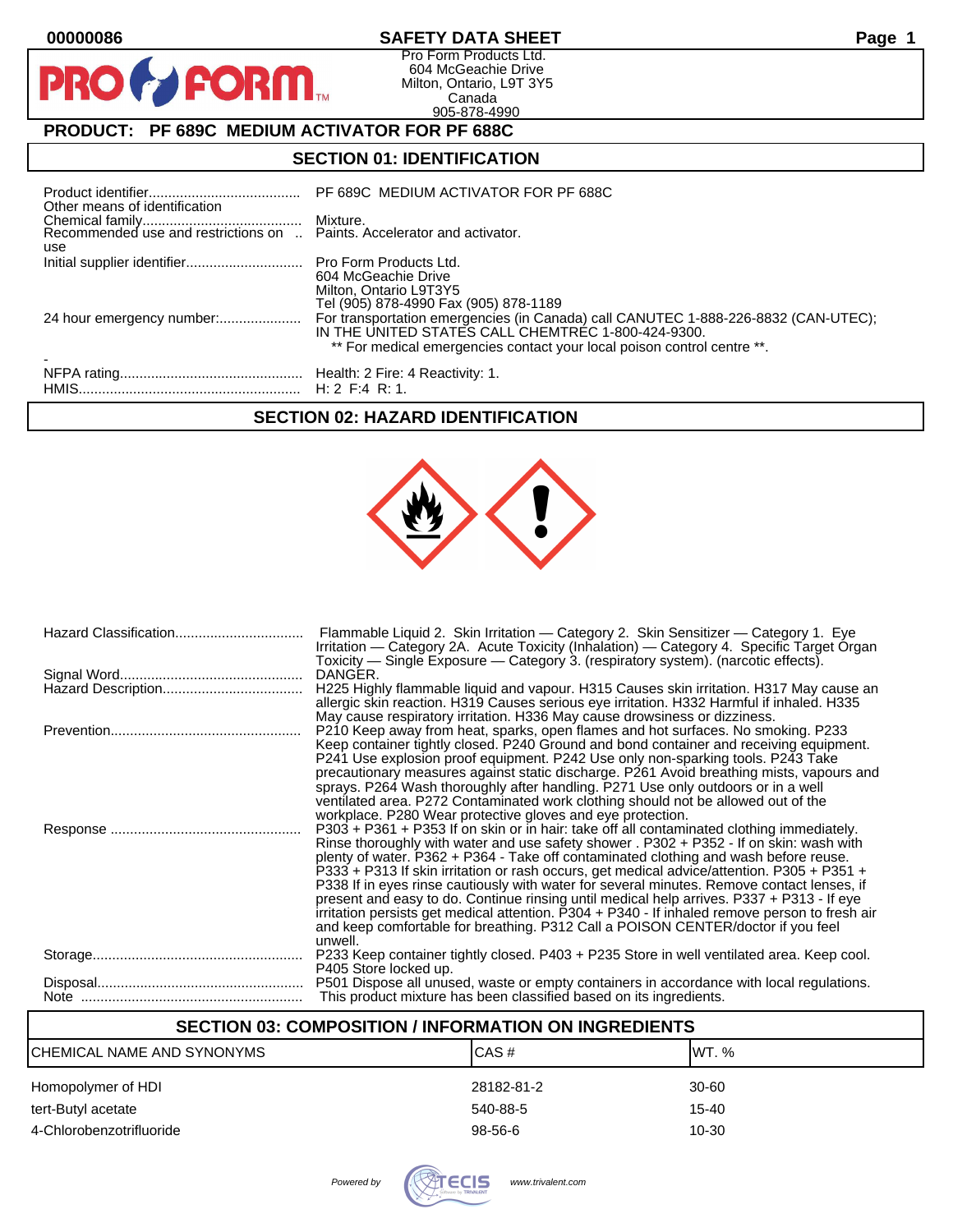### **SECTION 03: COMPOSITION / INFORMATION ON INGREDIENTS**

<<The actual concentration(s) withheld as a trade secret>> .

#### **SECTION 04: FIRST-AID MEASURES**

|                                                                  | Remove all contaminated clothing and immediately wash the exposed areas with copious<br>amounts of water for a minimum of 30 minutes or up to 60 minutes for critical body areas. If                                                                        |
|------------------------------------------------------------------|-------------------------------------------------------------------------------------------------------------------------------------------------------------------------------------------------------------------------------------------------------------|
|                                                                  | irritation persists, seek medical attention.<br>In case of contact, immediately flush eyes, keeping eyelids open, with plenty of water for at<br>least 15 minutes. Obtain medical attention.                                                                |
|                                                                  | If inhaled, remove to fresh air. If not breathing, give artificial respiration. If breathing is<br>difficult, give oxygen, obtain medical attention.                                                                                                        |
|                                                                  | If ingestion is suspected, contact physician or poison control center immediately. If                                                                                                                                                                       |
|                                                                  | spontaneous vomiting occurs have victim lean forward with head down to prevent<br>aspiration of fluid into the lungs. Never give anything by mouth to an unconscious person.                                                                                |
| Most important symptoms and effects,<br>whether acute or delayed | Harmful if swallowed, in contact with skin or if inhaled. Causes severe skin and eye<br>irritation. Can cause skin sensitization. Vapors have a narcotic effect and may cause<br>headache, fatigue, dizziness and nausea. May cause respiratory irritation. |
| Additional information                                           | Treat victims symptomatically. In the event of an incident involving this product ensure that<br>medical authorities are provided a copy of this safety data sheet.                                                                                         |

#### **SECTION 05: FIRE-FIGHTING MEASURES**

Suitable and unsuitable extinguishing ..... "Alcohol" foam, CO2, dry chemical. Do not use water in a jet. During a fire, isocyanate

media vapors and other irritating, highly toxic gases may be generated by thermal decomposition or combustion. Use cold water spray to cool exposed containers to minimize risk of rupture. Specific hazards arising from the ............. Thermal decomposition products are toxic. May include:. Oxides of carbon (CO, CO2). hazardous product, such as the nature of Hydrogen cyanide. Oxides of nitrogen. Dense black smoke. Thermal decomposition may any hazardous combustion products release isocyanate vapors. Under hot acidic conditions:. Isobutylene. Acetic acid. Special protective equipment and ............ Firefighter should be equipped with self-contained breathing apparatus and full protective precautions for fire-fighters clothing to protect against potentially toxic and irritating fumes. Solvent vapours may be heavier than air and may build up and travel along the ground to an ignition source, which may result in a flash back to the source of the vapours. Cool fire-exposed containers with cold water spray. Heat will cause pressure buildup and may cause explosive rupture.

#### **SECTION 06: ACCIDENTAL RELEASE MEASURES**

| Personal precautions, protective<br>equipment and emergency procedures | No action shall be taken involving any personal risk or without suitable training. Isolate area<br>and keep unauthorized people away. Do not walk through spilled material. Wear<br>recommended protective equipment. Ventilate. Open windows and doors to allow air<br>circulation. Dike area to prevent spreading. The use of absorbent socks or spill pillows<br>may be required. Stop leak if safe to do so. Prevent runoff into drains, sewers, and other<br>waterways. Take precautions against static discharge. Equipment should be grounded.                                                                                                                                                                                                                                      |
|------------------------------------------------------------------------|--------------------------------------------------------------------------------------------------------------------------------------------------------------------------------------------------------------------------------------------------------------------------------------------------------------------------------------------------------------------------------------------------------------------------------------------------------------------------------------------------------------------------------------------------------------------------------------------------------------------------------------------------------------------------------------------------------------------------------------------------------------------------------------------|
| Methods and materials for containment                                  |                                                                                                                                                                                                                                                                                                                                                                                                                                                                                                                                                                                                                                                                                                                                                                                            |
| and cleaning up                                                        |                                                                                                                                                                                                                                                                                                                                                                                                                                                                                                                                                                                                                                                                                                                                                                                            |
| Leak/spill                                                             | Ventilate. Eliminate all sources of ignition. Evacuate all non-essential personnel. Avoid all personal contact. Contain the spill. Prevent runoff into drains, sewers, and other<br>waterways. Absorb with earth, sand, or another dry inert material. Shovel into suitable<br>unsealed containers, transport to well-ventilated area (outside) and treat with neutralizing<br>solution: mixture of water (80%) with non-ionic surfactant Tergitol TMN-10 (20%); or water<br>(90%), concentrated ammonia (3-8%) and detergent (2%). Allow to stand uncovered for 72<br>hours to let carbon dioxide escape. Spilled material and water rinses are classified as<br>chemical waste, and must be disposed of in accordance with current local, provincial, state,<br>and federal regulations. |

#### **SECTION 07: HANDLING AND STORAGE**

| Precautions for safe handling                                   | Keep away from heat, sparks, and open flame. Always adopt precautionary measures<br>against build-up of static which may arise from appliances, handling and the containers in<br>which product is packed. Prevent accumulation of electrostatic charges. Ground handling<br>equipment. Avoid all skin contact and ventilate adequately, otherwise wear an appropriate<br>breathing apparatus. Avoid breathing vapours or mist. Individuals with lung or breathing<br>problems or prior allergic reactions to isocyanates must not be exposed vapour or spray<br>mist. Handle and open container with care. Employees should wash hands and face before<br>eating or drinking. |
|-----------------------------------------------------------------|--------------------------------------------------------------------------------------------------------------------------------------------------------------------------------------------------------------------------------------------------------------------------------------------------------------------------------------------------------------------------------------------------------------------------------------------------------------------------------------------------------------------------------------------------------------------------------------------------------------------------------------------------------------------------------|
| Conditions for safe storage, including any<br>incompatibilities | Keep away from heat, sparks, and open flames. Keep container closed when not in use.<br>Store away from oxidizing and reducing materials. Store away from sunlight. Avoid contact<br>with moisture. Attacks some types of rubber, plastics and coatings. Do not store above 40<br>deg c.                                                                                                                                                                                                                                                                                                                                                                                       |

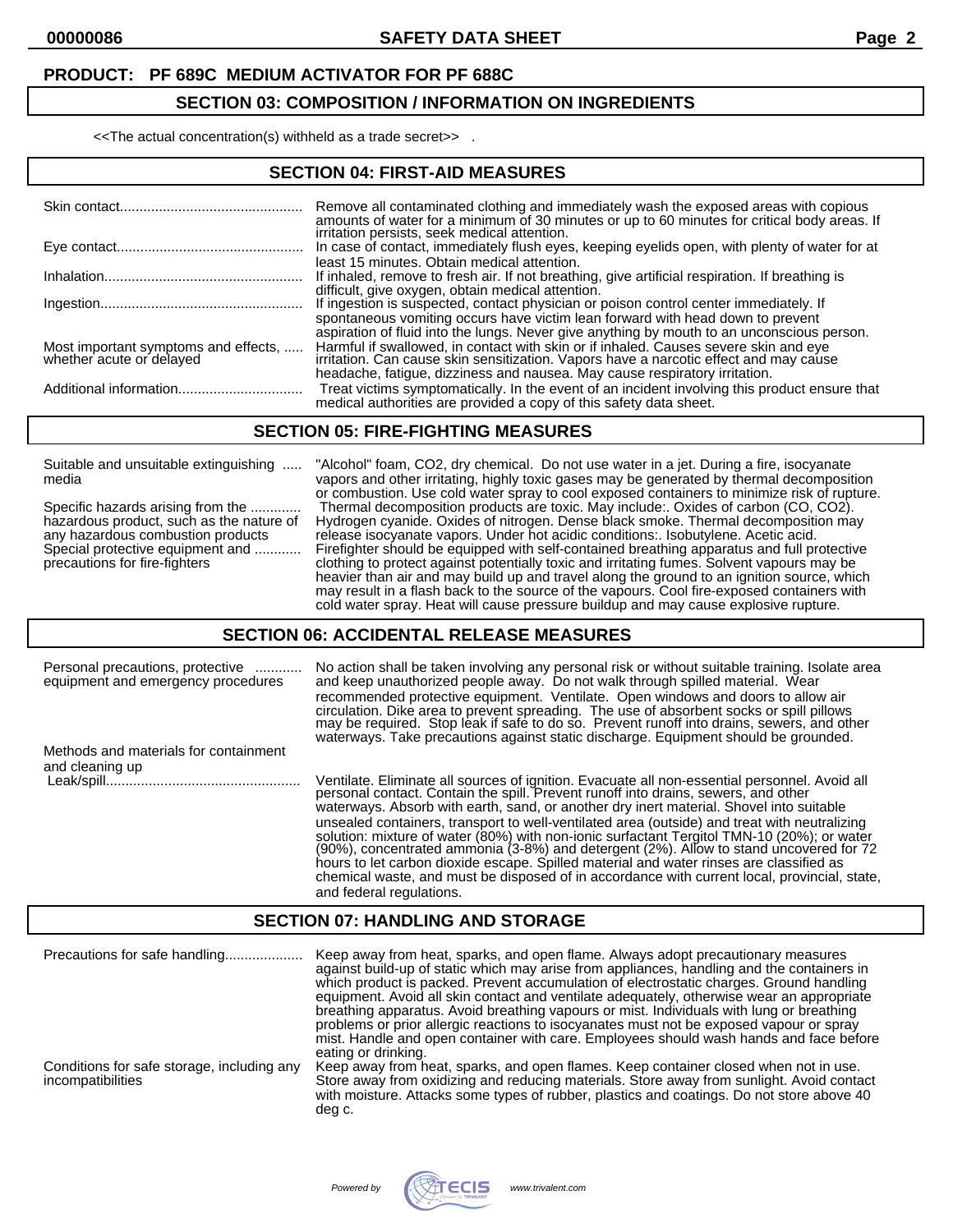# **SECTION 08: EXPOSURE CONTROLS / PERSONAL PROTECTION**

| INGREDIENTS                      | TWA                       | <b>ACGIH TLV</b><br><b>STEL</b>                                 | PEL                | <b>OSHA PEL</b><br><b>STEL</b>                                                                                                                                                                                                                                                                                                                                                                                                                                                                                                            | <b>NIOSH</b><br><b>REL</b> |
|----------------------------------|---------------------------|-----------------------------------------------------------------|--------------------|-------------------------------------------------------------------------------------------------------------------------------------------------------------------------------------------------------------------------------------------------------------------------------------------------------------------------------------------------------------------------------------------------------------------------------------------------------------------------------------------------------------------------------------------|----------------------------|
| Homopolymer of HDI               | $5 \text{ mg/m}$ 3        | Not established                                                 | $5 \text{ mg/m}$ 3 | Not established                                                                                                                                                                                                                                                                                                                                                                                                                                                                                                                           | $5$ mg/m $3$               |
|                                  | Supplier: 0.5 mg/m3 (TWA) |                                                                 |                    |                                                                                                                                                                                                                                                                                                                                                                                                                                                                                                                                           |                            |
| tert-Butyl acetate               | 200 ppm                   | Not established                                                 | 200 ppm            | Not established                                                                                                                                                                                                                                                                                                                                                                                                                                                                                                                           | 200 ppm                    |
|                                  |                           | CA ON: 50ppm (TWA), 150ppm (STEL)                               |                    |                                                                                                                                                                                                                                                                                                                                                                                                                                                                                                                                           |                            |
| 4-Chlorobenzotrifluoride         | Not established           | Not established                                                 | Not established    | Not established                                                                                                                                                                                                                                                                                                                                                                                                                                                                                                                           | Not established            |
| Appropriate engineering controls |                           | adequate ventilation. Explosion-proof exhaust ventilation.      |                    | Provide natural or mechanical ventilation to control exposure levels below airborne<br>exposure limits. Local mechanical exhaust ventilation should be used at sources of air<br>contamination, such as open process equipment, or during purging operations, to capture<br>gases and fumes that may be emitted. Standard reference sources regarding industrial<br>ventilation (ie. ACGIH industrial ventilation) should be consulted for guidance about                                                                                 |                            |
| Personal Protective Equipment    |                           |                                                                 |                    |                                                                                                                                                                                                                                                                                                                                                                                                                                                                                                                                           |                            |
|                                  |                           | rubber. Contact glove supplier for recommendations.             |                    | Wear skin protection equipment. The selection of skin protection equipment depends on<br>the nature of the work to be performed. The following gloves are recommended :. Butyl                                                                                                                                                                                                                                                                                                                                                            |                            |
|                                  |                           | exists.                                                         |                    | Liquid chemical goggles. Chemical safety goggles and full faceshield if a splash hazard                                                                                                                                                                                                                                                                                                                                                                                                                                                   |                            |
|                                  |                           | when contaminant levels exceed the recommended exposure limits. |                    | Local exhaust ventilation is recommended. Wear an appropriate, properly fitted respirator                                                                                                                                                                                                                                                                                                                                                                                                                                                 |                            |
|                                  |                           | Wear adequate protective clothes.                               |                    |                                                                                                                                                                                                                                                                                                                                                                                                                                                                                                                                           |                            |
|                                  |                           | Safety boots per local regulations.                             |                    |                                                                                                                                                                                                                                                                                                                                                                                                                                                                                                                                           |                            |
|                                  |                           |                                                                 |                    | Emergency showers and eye wash stations should be available. Employees should wash<br>their hands and face before eating, drinking, or using tobacco products.                                                                                                                                                                                                                                                                                                                                                                            |                            |
|                                  |                           |                                                                 |                    | Medical supervision of all employees who handle or come in contact with isocyanates is<br>recommended. These should include preemployment and periodic medical examinations<br>with pulmonary function test (FEC, FVC as a minimum). Persons with asthmatic-type<br>conditions, chronic bronchitis, other chronic respiratory diseases or recurring skin eczema<br>or sensitization should be excluded from working with isocyanates. Once a person is<br>diagnosed as sensitized to an isocyanate, no further exposure can be permitted. |                            |

# **SECTION 09: PHYSICAL AND CHEMICAL PROPERTIES**

# **SECTION 10: STABILITY AND REACTIVITY**

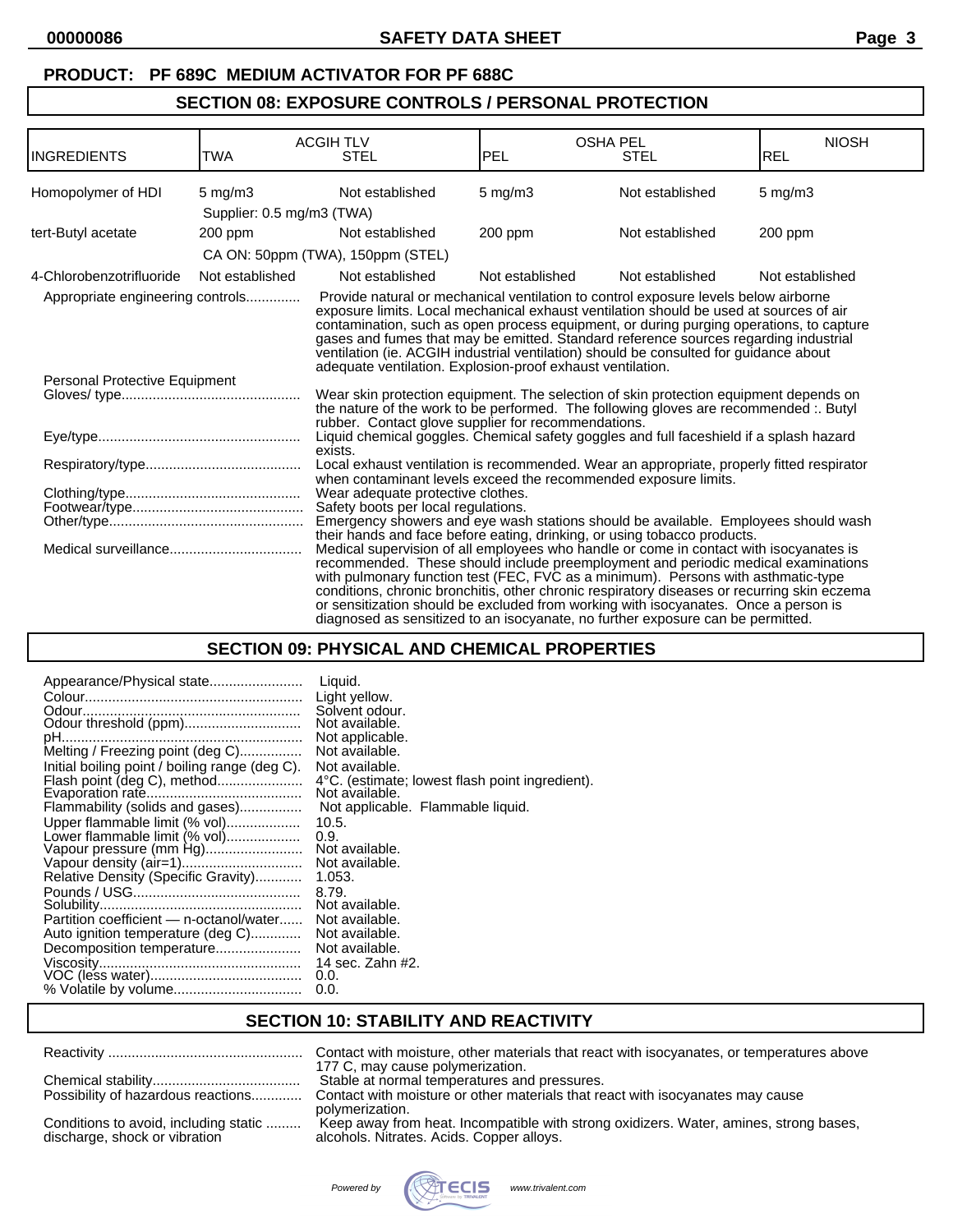### **SECTION 10: STABILITY AND REACTIVITY**

Incompatible materails.............................. Strong oxidizing agents. Amines. Acids. Alkalies. Nitrates. Plastics. Copper alloys. Water. Hazardous decomposition products.......... No hazardous decomposition products when stored and handled correctly. See hazardous combustion products section 5.

### **SECTION 11: TOXICOLOGICAL INFORMATION**

| INGREDIENTS                                                                                           |                                                            | LC50                                                                                                                                                                                                                                                                                                                                                                                                                                                                                                                                                                                                                                                                                                                                                                                                                                                                                                                                                                                                                  | LD50                                                           |
|-------------------------------------------------------------------------------------------------------|------------------------------------------------------------|-----------------------------------------------------------------------------------------------------------------------------------------------------------------------------------------------------------------------------------------------------------------------------------------------------------------------------------------------------------------------------------------------------------------------------------------------------------------------------------------------------------------------------------------------------------------------------------------------------------------------------------------------------------------------------------------------------------------------------------------------------------------------------------------------------------------------------------------------------------------------------------------------------------------------------------------------------------------------------------------------------------------------|----------------------------------------------------------------|
|                                                                                                       |                                                            |                                                                                                                                                                                                                                                                                                                                                                                                                                                                                                                                                                                                                                                                                                                                                                                                                                                                                                                                                                                                                       |                                                                |
| Homopolymer of HDI                                                                                    |                                                            | 390-453 mg/m3 rat 4 hours                                                                                                                                                                                                                                                                                                                                                                                                                                                                                                                                                                                                                                                                                                                                                                                                                                                                                                                                                                                             | $>$ 5,000 mg/kg (rat, oral);<br>> 5,000 mg/kg (rabbit, dermal) |
| tert-Butyl acetate                                                                                    |                                                            | $>2,230$ mg/m3 4 hours rat                                                                                                                                                                                                                                                                                                                                                                                                                                                                                                                                                                                                                                                                                                                                                                                                                                                                                                                                                                                            | $4,100$ mg/kg (rat, oral);<br>>2,000 mg/kg (rabbit, dermal)    |
| 4-Chlorobenzotrifluoride                                                                              |                                                            | 4479 ppm                                                                                                                                                                                                                                                                                                                                                                                                                                                                                                                                                                                                                                                                                                                                                                                                                                                                                                                                                                                                              | >6,800 mg/kg (rat oral);<br>>2,700 mg/kg (rabbit dermal)       |
|                                                                                                       | Eye contact. Skin contact. Inhalation.                     |                                                                                                                                                                                                                                                                                                                                                                                                                                                                                                                                                                                                                                                                                                                                                                                                                                                                                                                                                                                                                       |                                                                |
| Symptoms related to the physical, chemical<br>and toxicological characteristics                       |                                                            | The aromatic hydrocarbon solvents in this product can be irritating to the eyes, nose and<br>throat. In high concentration, they may cause central nervous system depression and<br>narcosis characterized by nausea, lightheadedness and dizziness from overexposure by<br>inhalation. Can cause moderate skin irritation. Skin irritation signs and symptoms may<br>include a burning sensation, redness, swelling and blisters. May be absorbed through the<br>skin. May cause drying or flaking of the skin. Isocyanate vapour/mists at concentrations<br>above the exposure limits can irritate (burning sensation) the mucous membranes in the<br>respiratory tract. This can cause a runny nose, sore throat, coughing, chest discomfort,<br>difficult breathing and reduced pulmonary functioning. Persons with pre-existing,<br>nonspecific bronchial hyperreactivity can respond to concentrations below the TLV with<br>similar symptoms, as well as asthma attack. Exposure well above the TLV or PEL may |                                                                |
|                                                                                                       |                                                            | lead to bronchitis, bronchial spasm and pulmonary edema. Chemical or hypersensitive<br>pneumonitis, with flu-like symptoms has also been reported. These symptoms can be<br>delayed up to several hours after exposure. Effects are usually reversible.<br>Solvent vapours may be irritating to the eyes, nose and throat, resulting in redness, burning<br>and itching of eyes, dryness of the throat and tightness in the chest. Breathing of high<br>vapour concentrations may cause anesthetic effects and serious health effects. Isocyanate<br>vapour/mists at concentrations above the exposure limits can irritate (burning sensation)<br>the mucous membranes in the respiratory tract. This can cause a runny nose, sore throat,                                                                                                                                                                                                                                                                            |                                                                |
| Effects of chronic exposure                                                                           |                                                            | coughing, chest discomfort, difficult breathing and reduced pulmonary functioning.<br>Breathing high concentrations of vapour may cause anesthetic effects and serious health<br>effects. Prolonged or repeated exposure may result in skin sensitization. Intentional misuse<br>by deliberately concentrating and inhaling this product may be harmful or fatal.                                                                                                                                                                                                                                                                                                                                                                                                                                                                                                                                                                                                                                                     |                                                                |
|                                                                                                       |                                                            | Chronic exposure to organic solvent vapors have been associated with various neurotoxic<br>effects including permanent brain and/or nervous system damage, kidney, liver, blood<br>damage and reproductive effects among women. Symptoms may include nausea,<br>vomiting, abdominal pain, headache, impaired memory, loss of coordination, insomnia and<br>breathing difficulties. Excessive inhalation of vapours can cause respiratory irritation,                                                                                                                                                                                                                                                                                                                                                                                                                                                                                                                                                                  |                                                                |
| Sensitizing capability of material<br>Specific Target Organ Toxicity<br>Acute Toxicity Estimate (ATE) | dizziness, headache, nausea and asphyxiation.<br>791 mg/m3 | No component of this product present at levels greater than or equal to 0.1% is identified<br>as probable, possible or confirmed human carcinogen by IARC or ACGIH.<br>No component of this product present at levels greater than or equal to 0.1%.<br>Isocyanates are known to cause skin and respiratory sensitization in humans. Animal tests<br>have indicated that respiratory sensitization can result from skin contact with diisocyanates.<br>May cause drowsiness or dizziness. May cause respiratory irritation.<br>ATE mix (oral): . >5000 mg/kg. ATE mix (dermal): >2800 mg/kg . ATE mix (inhalation):                                                                                                                                                                                                                                                                                                                                                                                                   |                                                                |

### **SECTION 12: ECOLOGICAL INFORMATION**

| Persistence and degradability |
|-------------------------------|
| Bioaccumulative potential     |
|                               |
|                               |

Product data not available. Product data not available. Product data not available. Product data not available. Do not allow to enter waters, waste water or soil.